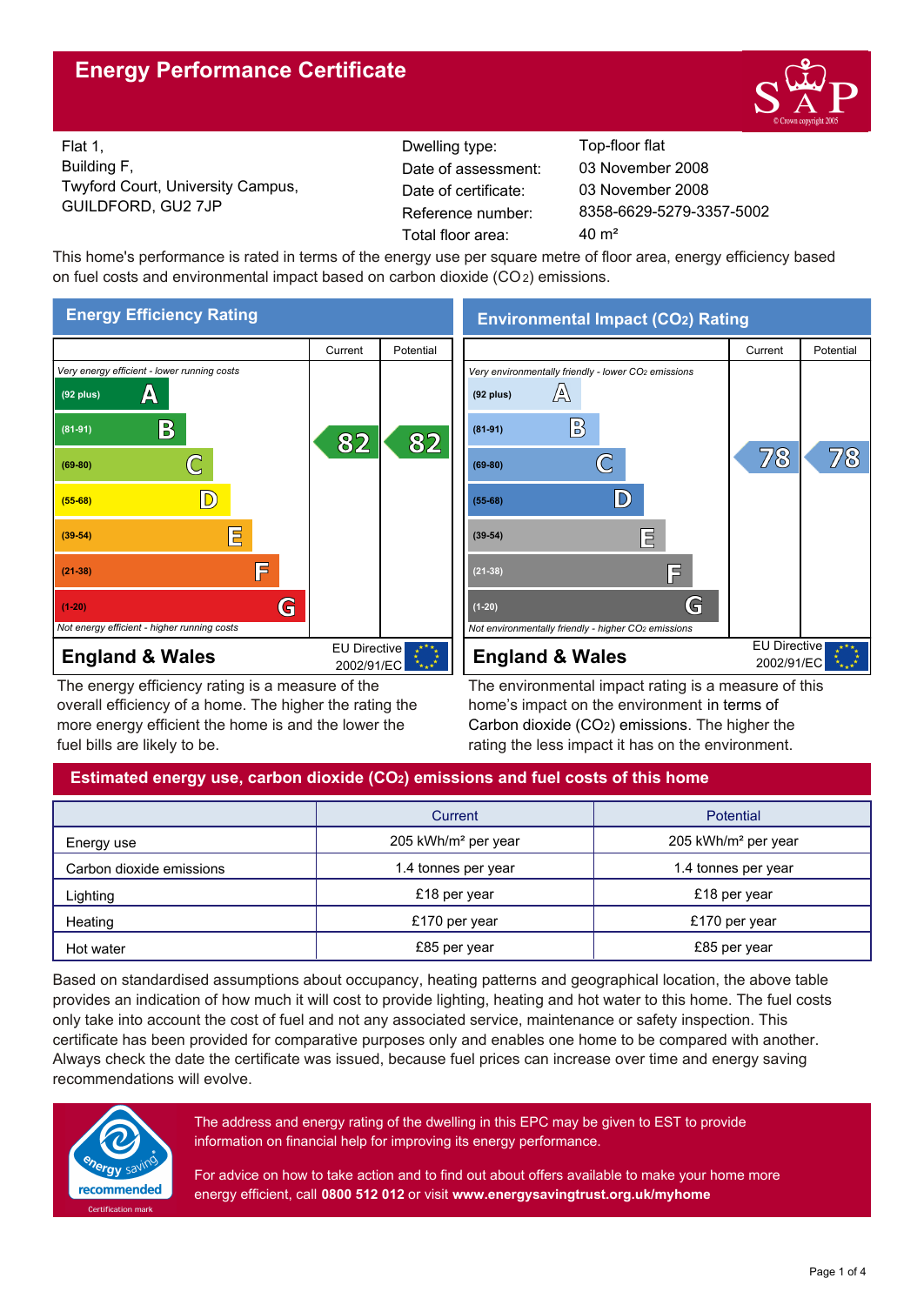# **About this document**

The Energy Performance Certificate for this dwelling was produced following an energy assessment undertaken by a qualified assessor, accredited by Elmhurst Energy Systems, to a scheme authorised by the Government. This certificate was produced using the RdSAP 2005 assessment methodology and has been produced under the Energy Performance of Buildings (Certificates and Inspections) (England and Wales) Regulations 2007 as amended. A copy of the certificate has been lodged on a national register.

| Assessor's accreditation number: | EES/002004                                     |
|----------------------------------|------------------------------------------------|
| Assessor's name:                 | Gary John Ryan                                 |
| Company name/trading name:       | <b>Energy Assess UK Limited</b>                |
| Address:                         | 5 Bryanstone Close, Guildford, Surrey, GU2 9UJ |
| Phone number:                    | 07894 801 963                                  |
| Fax number:                      | 01483 829557                                   |
| E-mail address:                  | gary@energyassessuk.com                        |
| Related party disclosure:        |                                                |

### **If you have a complaint or wish to confirm that the certificate is genuine**

Details of the assessor and the relevant accreditation scheme are as above. You can get contact details of the accreditation scheme from their website at www.elmhurstenergy.co.uk together with details of their procedures for confirming authenticity of a certificate and for making a complaint.

### **About the building's performance ratings**

The ratings on the certificate provide a measure of the building's overall energy efficiency and its environmental impact, calculated in accordance with a national methodology that takes into account factors such as insulation, heating and hot water systems, ventilation and fuels used. The average Energy Efficiency Rating for a dwelling in England and Wales is band E (rating 46).

Not all buildings are used in the same way, so energy ratings use 'standard occupancy' assumptions which may be different from the specific way you use your home. Different methods of calculation are used for homes and for other buildings. Details can be found at www.communities.gov.uk/epbd.

Buildings that are more energy efficient use less energy, save money and help protect the environment. A building with a rating of 100 would cost almost nothing to heat and light and would cause almost no carbon emissions. The potential ratings on the certificate describe how close this building could get to 100 if all the cost effective recommended improvements were implemented.

#### **About the impact of buildings on the environment**

One of the biggest contributors to global warming is carbon dioxide. The way we use energy in buildings causes emissions of carbon. The energy we use for heating, lighting and power in homes produces over a quarter of the UK's carbon dioxide emissions and other buildings produce a further one-sixth.

The average household causes about 6 tonnes of carbon dioxide every year. Adopting the recommendations in this report can reduce emissions and protect the environment. You could reduce emissions even more by switching to renewable energy sources. In addition there are many simple everyday measures that will save money, improve comfort and reduce the impact on the environment. Some examples are given at the end of this report.

#### **Visit the Government's website at www.communities.gov.uk/epbd to:**

- Find how to confirm the authenticity of an energy performance certificate
- Find how to make a complaint about a certificate or the assessor who produced it •
- Learn more about the national register where this certificate has been lodged •
- Learn more about energy efficiency and reducing energy consumption •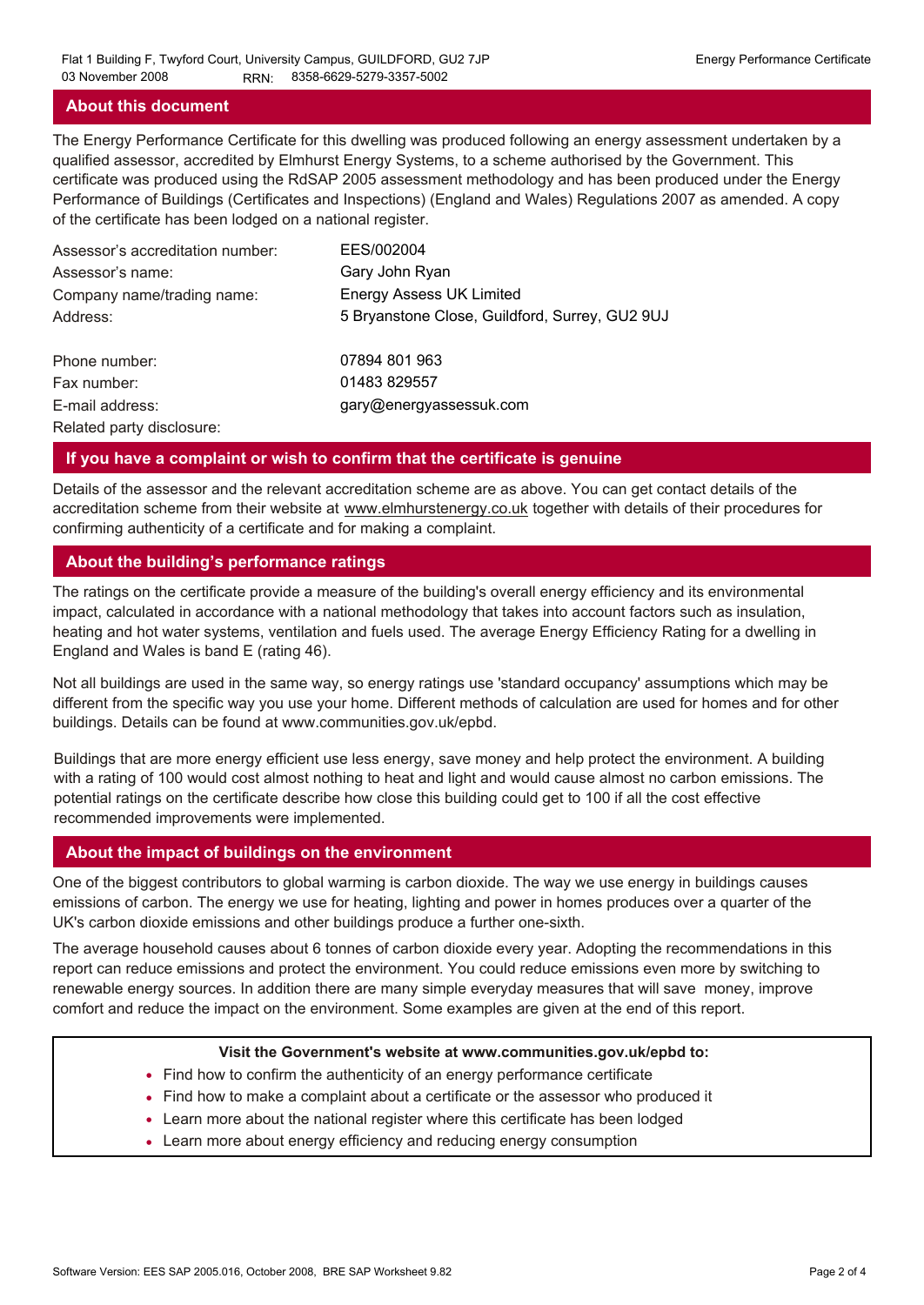# Recommended measures to improve this home's energy performance

Flat 1, Building F, Twyford Court, University Campus, GUILDFORD, GU2 7JP

Date of certificate:

Reference number: 8358-6629-5279-3357-5002 03 November 2008

# **Summary of this home's energy performance related features**

The following is an assessment of the key individual elements that have an impact on this home's performance rating. Each element is assessed against the following scale: Very poor / Poor / Average / Good / Very good.

| Elements                                  | Description                                                        | Current performance      |                 |
|-------------------------------------------|--------------------------------------------------------------------|--------------------------|-----------------|
|                                           |                                                                    | <b>Energy Efficiency</b> | Environmental   |
| Walls                                     | Cavity wall, as built, insulated (assumed)                         | Good                     | Good            |
| Roof                                      | Pitched, insulated (assumed)                                       | Good                     | Good            |
| Floor                                     | (other premises below)                                             |                          |                 |
| Windows                                   | Fully double glazed                                                | Average                  | Average         |
| Main heating                              | Community scheme                                                   | Good                     | Good            |
| Main heating controls                     | Flat rate charging, no thermostatic control of room<br>temperature | Very poor                | Very poor       |
| Secondary heating                         | None                                                               |                          |                 |
| Hot water                                 | From main system                                                   | Very good                | Very good       |
| Lighting                                  | Low energy lighting in all fixed outlets                           | Very good                | Very good       |
| Current energy efficiency rating          |                                                                    | <b>B</b> 82              |                 |
| Current environmental impact (CO2) rating |                                                                    |                          | C <sub>78</sub> |

#### **Low and zero carbon energy sources**

None

## **Recommendations**

None

## **Further measures to achieve even higher standards**

None